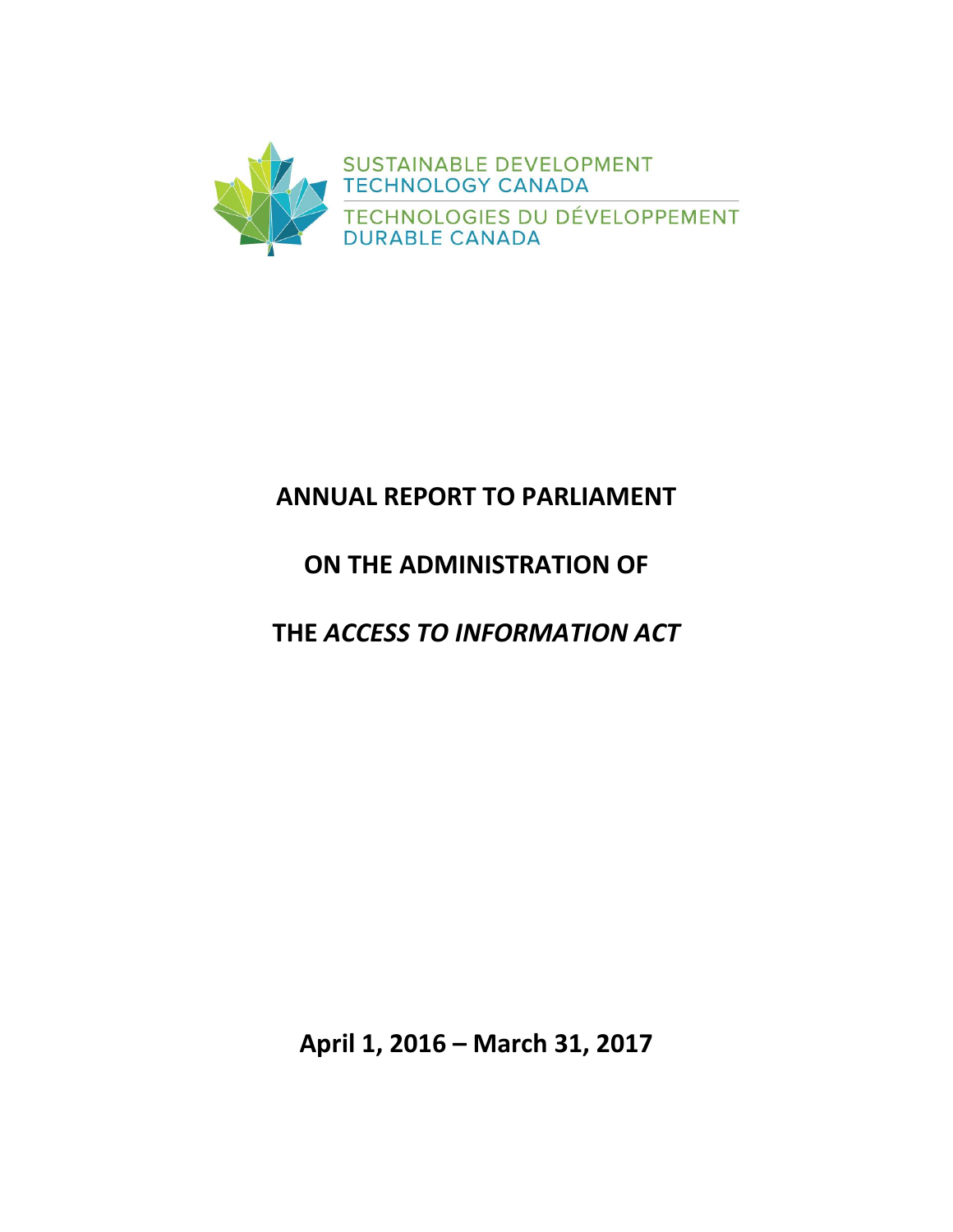# **Table of contents**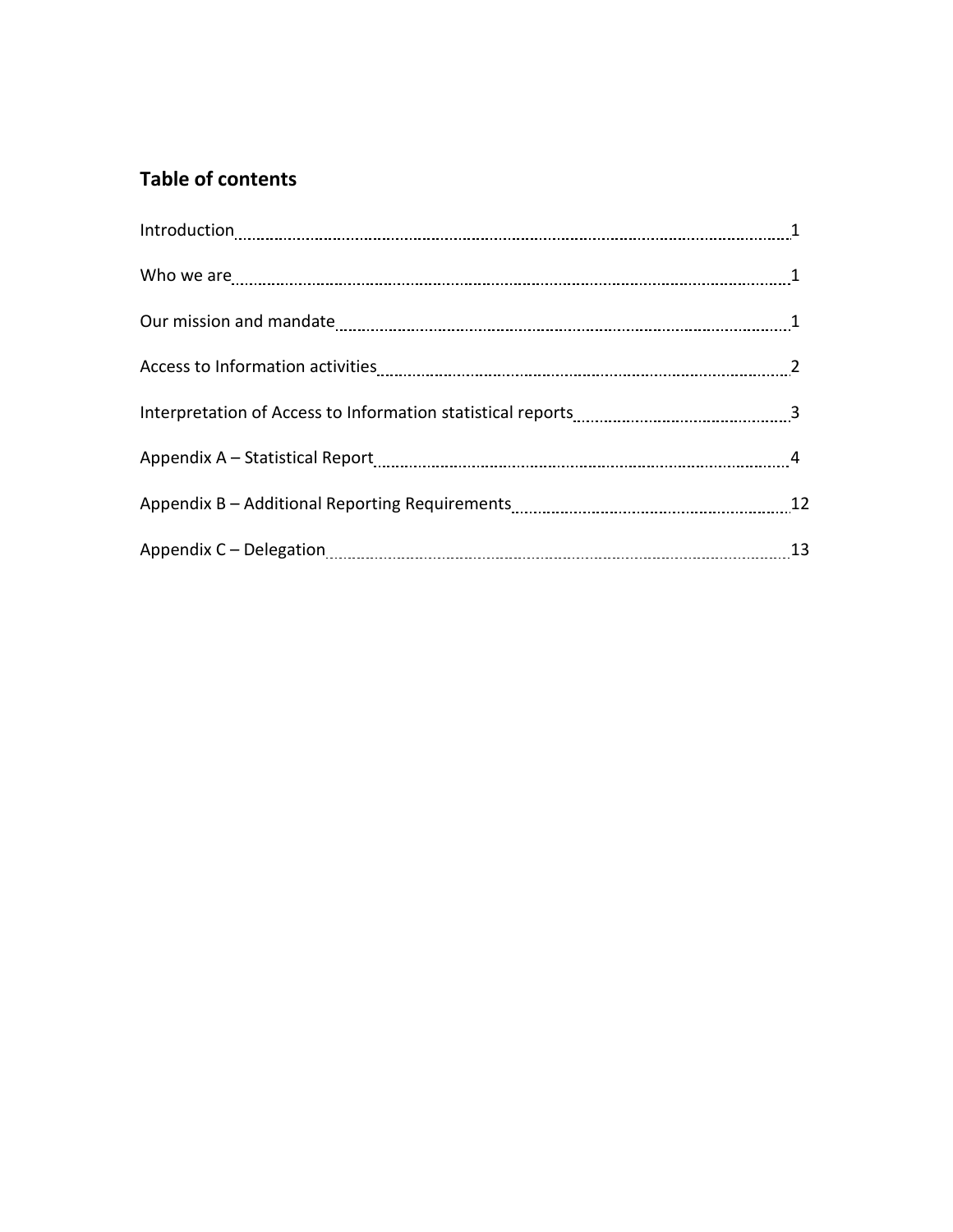## **Introduction**

Sustainable Development Technology Canada (SDTC) is pleased to submit to the Minister of Innovation, Science and Economic Development, for tabling in Parliament, its annual report on the administration of the *Access to Information Act* for the reporting period commencing April 1, 2016 and ending March 31, 2017. This report is submitted in accordance with section 72 of the *Act.*

The *Access to Information Act* took effect on July 1, 1983. The ATIA gives Canadian citizens, permanent residents, any person and corporation present in Canada a right of access to information contained in government records, subject to certain specific and limited exceptions.

## **Who we are**

Sustainable Development Technology Canada (SDTC) is a non-profit foundation created, and primarily funded, by the Government of Canada. SDTC is accountable to Parliament for the funds it receives through Innovation, Science and Economic Development Canada. SDTC is also independently governed; it is led by a Board of Directors that is comprised of leading Canadian business and sustainability professionals.

Our mission is to act as a catalyst and convenor for the cleantech ecosystem in Canada. We help entrepreneurs turn great ideas into great opportunities, advancing Canadian cleantech in both national and global arenas.

SDTC currently operates three funds that are actively accepting applications for the development and demonstration of innovative technological solutions. The [SD Tech](https://www.sdtc.ca/en/apply/sd-tech-fund)  [Fund™](https://www.sdtc.ca/en/apply/sd-tech-fund) supports projects that address climate change, air quality, clean water and clean soil. The [TargetGHG Collaborative Technology Development Program](https://www.sdtc.ca/en/apply/funds/targetghg-collaborative-technology-development-program) is a joint fund with Ontario Centres of Excellence (OCE) supporting the innovative development and demonstration of projects for GHG-reduction technologies. The **SDTC Joint Fund with** [Innovative Clean Energy](https://www.sdtc.ca/en/apply/funds/sdtc-joint-fund-ice-fund) (ICE) of British Columbia, launched in April 2017, supports clean-energy projects and technologies that will mitigate or avoid provincial greenhouse gas emissions, including prototype deployment, field testing and commercial-scale demonstration projects.

SDTC continues to manage, but is no longer accepting applications to, the following historical funds. The [SD Natural Gas Fund™,](https://www.sdtc.ca/en/apply/sd-natural-gas-fund) an offshoot of the SD Tech Fund™, supporting the development and demonstration of new downstream natural gas technologies. The [NextGen Biofuels Fund™](https://www.sdtc.ca/en/funding/funds/nextgen) (NGBF) supporting the establishment of firstof-kind large demonstration-scale facilities for the production of next-generation renewable fuels. And finally, the joint funding mechanisms, with Emissions Reduction Alberta (ERA) and Alberta Innovates Energy and Environment Solutions (AI-EES). SDTC's joint fund with ERA supports clean air projects that can demonstrate reductions in greenhouse gases. SDTC's joint fund with AI-EES supports sustainable water technology projects.

## **Our mission and mandate**

SDTC commenced operation in November of 2001 with funding from the Government of Canada. SDTC's mission is to act as the primary catalyst in building a sustainable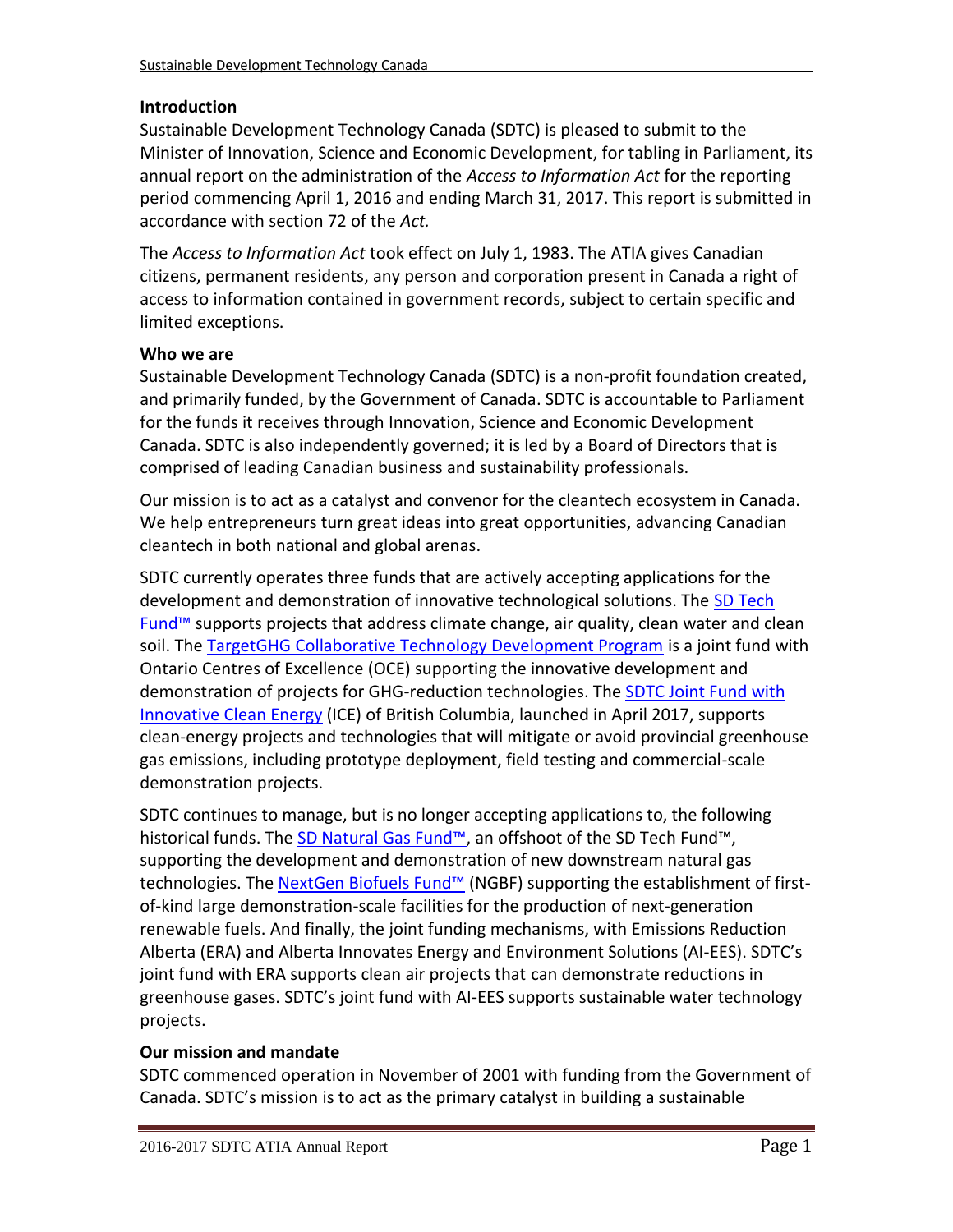development technology infrastructure in Canada. The Foundation reports to Parliament through the Minister of Innovation Science and Economic Development, and does much more than simply *fund* groundbreaking technologies.

Our corporate philosophy is composed for four key elements. Nurture: we are creating line-of-sight to ideas and companies with potential, and working with interested and relevant partners (i.e., universities, incubators, etc.) to improve project preparedness for companies seeking SDTC funding. Build: we are working to build our understanding of our companies' needs as they progress from invention through to innovation, providing support where possible and appropriate. This approach allows for a better understanding of the micro and macro realities of this cohort, which will help to improve services and support needed for commercialization. Launch: We are supporting SDTCfunded companies in the development of their first commercial plant or first material product order. A successful pre-commercial demonstration is not enough for a company to progress to meaningful sales and profits, particularly for capital-intensive projects. Grow: once our SDTC portfolio companies become commercially viable, domestically and internationally, we will leverage our expertise to help them along in their journeys. This includes gather information about successes and barriers, and advocating for continued success and growth.

## **Access to Information activities**

The President & CEO is the designated head of the institution for the *Access to Information Act*. The President & CEO, with support from the VP Performance, is responsible for the development, coordination and implementation of effective policies, guidelines, systems and procedures to enable efficient processing of requests under the *Access to Information Act.* The ATIP office consists of one ATIP Coordinator and relies on the advice and guidance of consultants and legal advisors on an as needed basis.

The activities of the Access to Information and Privacy office include:

- Processing requests under the *Act*;
- Developing and maintaining policies, procedures and guidelines to ensure the Act is respected by the institution;
- Promoting awareness of the Act to ensure SDTC's responsiveness to the obligations imposed on the government;
- Monitoring SDTC's compliance with the Act, regulations and relevant procedures and policies;
- Preparing annual reports to Parliament and other statutory reports, as well as other material that may be required by central agencies;
- Representing SDTC in dealings with the Treasury Board Secretariat (TBS), the Information Commissioner and other government funds and agencies regarding the application of the Act as they relate to SDTC;
- Supporting SDTC in meeting its commitments in relation to greater openness and transparency through proactive disclosure of information and the disclosure of information through informal avenues.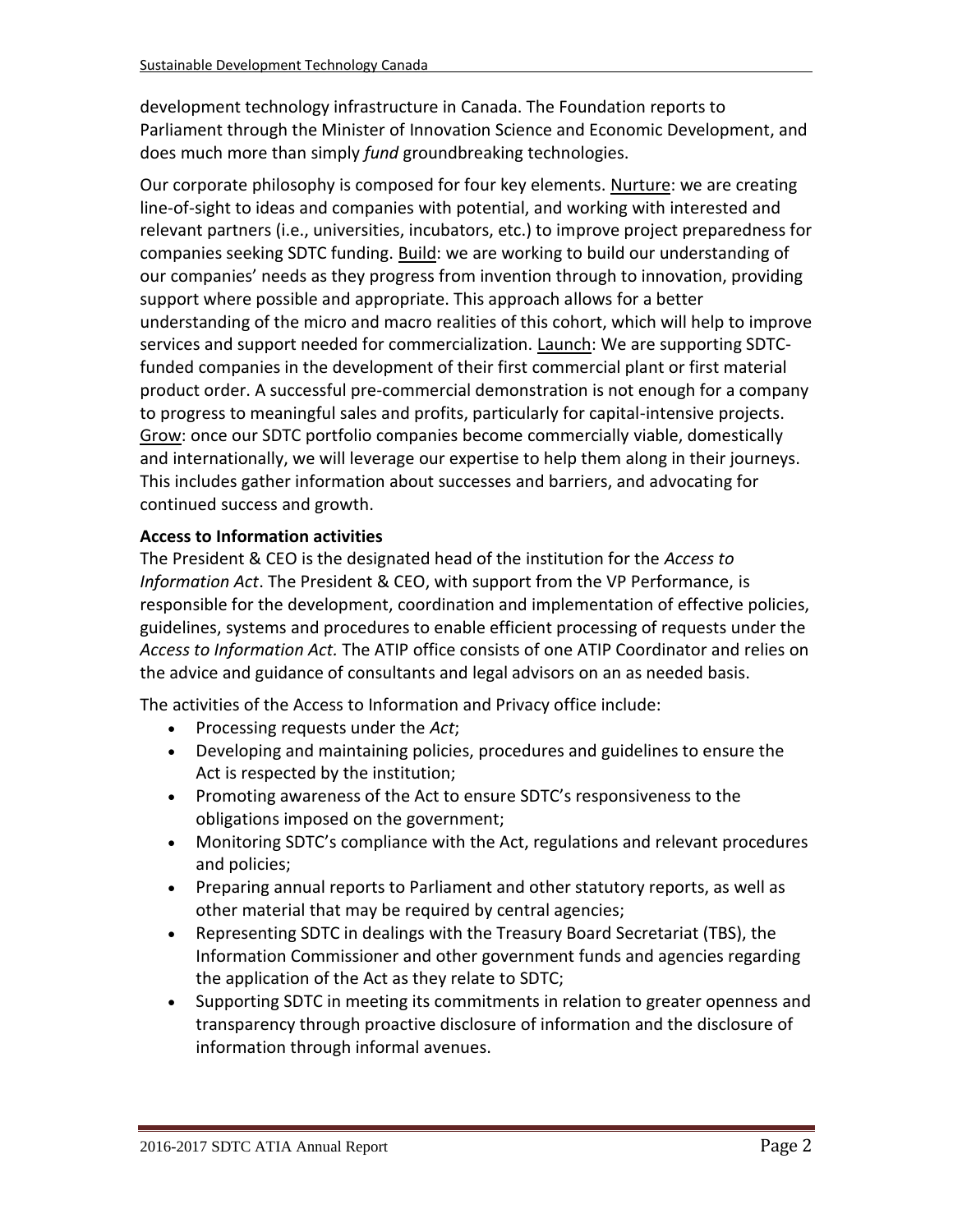



**2016-17 2015-16 2014-15 2013-14**

From the above statistical analysis comparing this fiscal to the past three, SDTC received a typical amount of ATI requests and a slight increase in complaints. SDTC monitors the time it takes to process requests manually. This is reflected in the average completion time, which remains high. We are working towards reducing this as we have recently obtained ATIP processing software that will monitor and alert the ATIP Coordinator to approaching deadlines. We are also in the process of implementing an electronic records document management system which will significantly reduce the amount of time it takes to collect requested records.

During the reporting period SDTC received four Access to Information requests and two complaints. SDTC works closely with the Office of the Information Commissioner to address these complaints. This is a significant reduction in number of complaints filed against SDTC from the previous fiscal year. Our procedures are highly detailed and well supported for the decisions we make when releasing information through the ATI Act. Therefore, the majority of complaints that have been filed against SDTC have been resolved as unfounded.

There was no formal training session conducted during the reporting period. The ATIP Coordinator attended quarterly community meetings hosted by Treasury Board Secretariat. Continuous advice and recommendations were provided by consultants and legal counsel on an as required basis to management and staff.

No new institution-specific access to information related policies, guidelines or procedures were implemented in the institution during the reporting period.

For 2016-2017, the costs directly associated with the administration of the *Access to Information Act* are estimated at \$47,568.

| Staff                                | \$25,000 |
|--------------------------------------|----------|
| Consultant fees                      | \$21,818 |
| <b>Office Equipment and Supplies</b> | \$250    |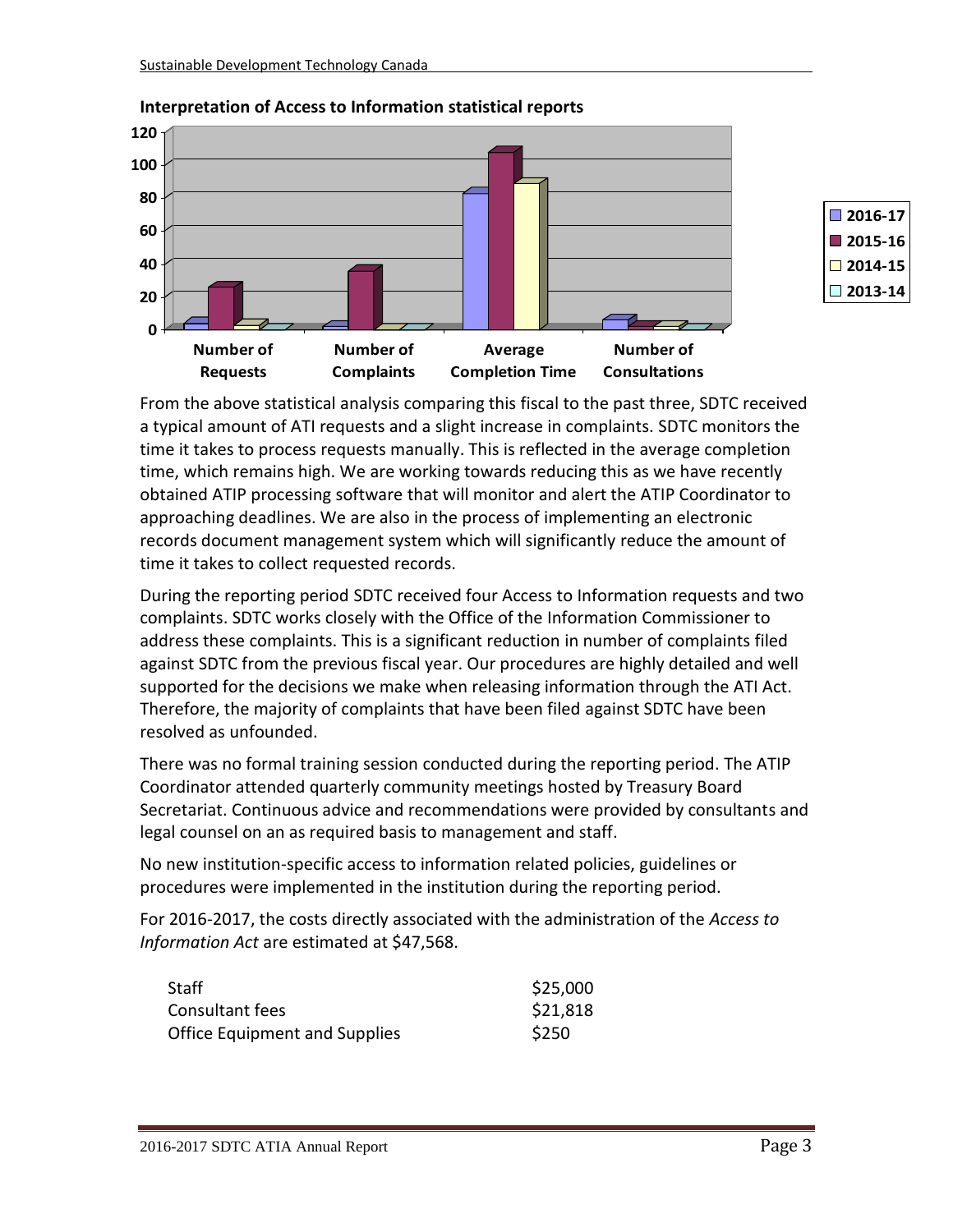## **APPENDIX A**

#### **Statistical Report**



Government<br>of Canada Gouvernement<br>du Canada

# **Statistical Report on the** *Access to Information Act*

**Name of institution:** Sustaniable Development Technology Canada

to **Reporting period:** 2016-04-01 to 2017-03-31

#### **Part 1: Requests Under the** *Access to Information Act*

#### **1.1 Number of requests**

|                                            | <b>Number of Requests</b> |
|--------------------------------------------|---------------------------|
| Received during reporting period           |                           |
| Outstanding from previous reporting period |                           |
| Total                                      |                           |
| Closed during reporting period             |                           |
| Carried over to next reporting period      |                           |

#### **1.2 Sources of requests**

| <b>Source</b>             | <b>Number of Requests</b> |
|---------------------------|---------------------------|
| Media                     |                           |
| Academia                  |                           |
| Business (private sector) |                           |
| Organization              |                           |
| Public                    |                           |
| Decline to Identify       |                           |
| Total                     |                           |

#### **1.3 Informal requests**

| <b>Completion Time</b>                                                                                                                                 |  |  |  |  |  |              |  |  |
|--------------------------------------------------------------------------------------------------------------------------------------------------------|--|--|--|--|--|--------------|--|--|
| 181 to<br>121 to<br>61 to<br>Than<br>1 to 15   16 to 30   31 to 60<br>120<br>365<br>180<br>365<br>Days<br>Davs<br>Davs<br>Davs<br>Davs<br>Davs<br>Davs |  |  |  |  |  | <b>Total</b> |  |  |
|                                                                                                                                                        |  |  |  |  |  |              |  |  |

**Note:** All requests previously recorded as "treated informally" will now be accounted for in this section only.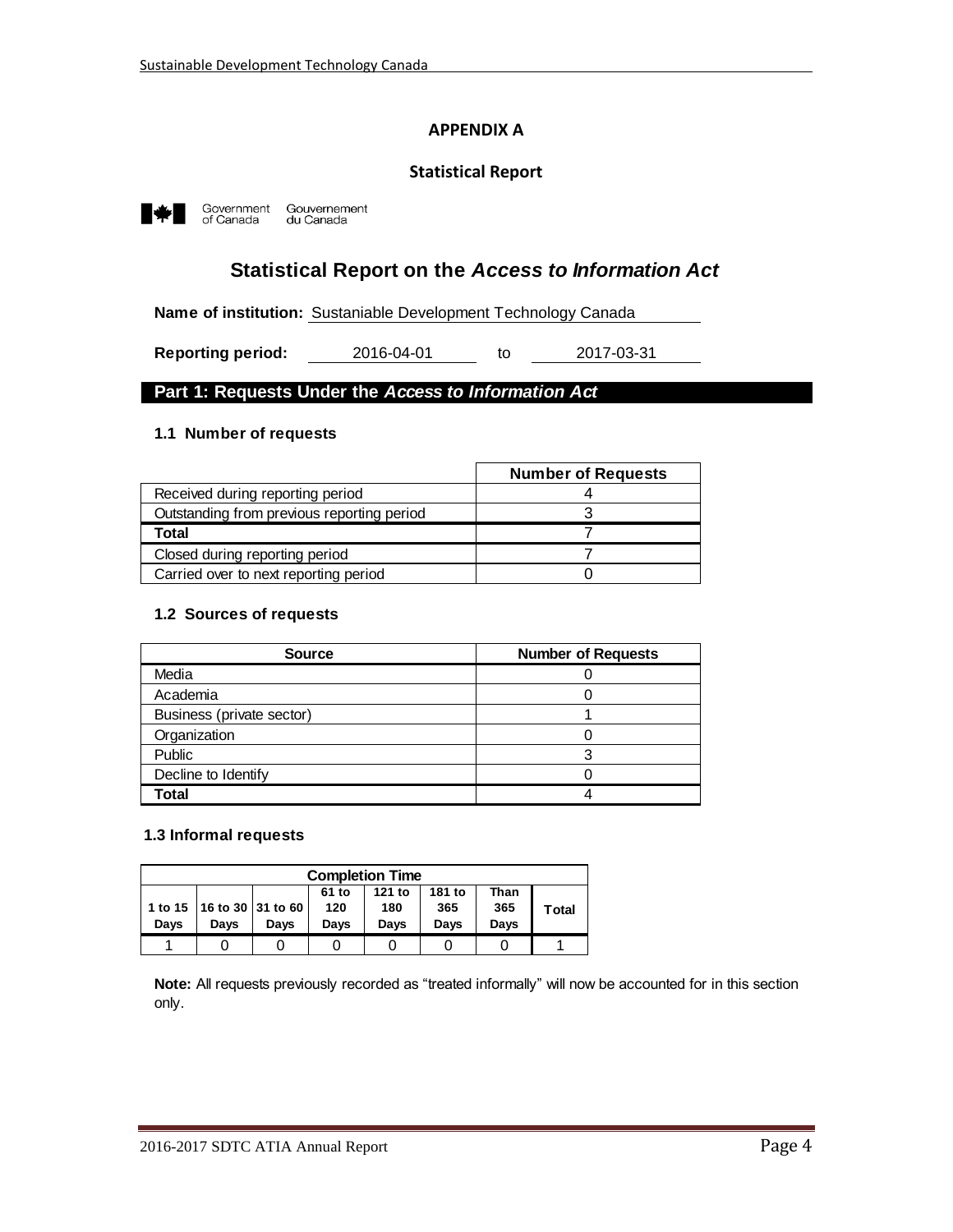# **Part 2: Requests Closed During the Reporting Period**

#### **2.1 Disposition and completion time**

|                                          | <b>Completion Time</b> |                  |                  |                      |                       |                       |                     |       |
|------------------------------------------|------------------------|------------------|------------------|----------------------|-----------------------|-----------------------|---------------------|-------|
| <b>Disposition of</b><br><b>Requests</b> | 1 to 15<br>Days        | 16 to 30<br>Days | 31 to 60<br>Days | 61 to<br>120<br>Days | 121 to<br>180<br>Days | 181 to<br>365<br>Days | Than<br>365<br>Days | Total |
| All disclosed                            | 0                      | 0                | 0                | 0                    | 0                     | 0                     | 0                   | 0     |
| Disclosed in part                        | 0                      | $\Omega$         | $\mathfrak{p}$   | 2                    | $\Omega$              | 1                     | 0                   | 5     |
| All exempted                             | 0                      | 0                | 0                | $\Omega$             | $\Omega$              | $\Omega$              | $\Omega$            | 0     |
| All excluded                             | 0                      | $\Omega$         | 0                | 0                    | $\Omega$              | $\Omega$              | $\Omega$            | 0     |
| No records exist                         | 0                      | 4                | 0                | $\Omega$             | $\Omega$              | $\Omega$              | $\Omega$            |       |
| Request transferred                      | 0                      | 0                | 0                | 0                    | 0                     | 0                     | 0                   | 0     |
| Request abandoned                        | 0                      | 0                | 0                | 1                    | $\Omega$              | 0                     | 0                   |       |
| Neither confirmed nor                    |                        |                  |                  |                      |                       |                       |                     |       |
| denied                                   | O                      | 0                | 0                | 0                    | ∩                     | 0                     | $\Omega$            | ი     |
| Total                                    | 0                      |                  | 2                | 3                    | ∩                     |                       | 0                   |       |

#### **2.2 Exemptions**

| <b>Section</b>  | Number<br>of<br><b>Requests</b> | <b>Section</b> | Number<br>of<br>Requests      | <b>Section</b>          | Number<br>Ωf<br>Requests | <b>Section</b>              | <b>Number</b><br>of<br><b>Requests</b> |
|-----------------|---------------------------------|----------------|-------------------------------|-------------------------|--------------------------|-----------------------------|----------------------------------------|
| 13(1)(a)        | 0                               | 16(2)          | 1                             | 18(a)                   | 1                        | 20.1                        | 0                                      |
| 13(1)(b)        | 0                               | 16(2)(a)       | 0                             | 18(b)                   | 1                        | 20.2                        | 0                                      |
| 13(1)(c)        | 0                               | 16(2)(b)       | $\Omega$                      | 18(c)                   | $\Omega$                 | 20.4                        | 0                                      |
| 13(1)(d)        | 0                               | 16(2)(c)       | 0                             | 18(d)                   | 0                        | 21(1)(a)                    | $\overline{2}$                         |
| 13(1)(e)        | 0                               | 16(3)          | 0                             | 18.1(1)(a)              | 0                        | 21(1)(b)                    | 3                                      |
| 14              | 0                               | 16.1(1)(a)     | $\Omega$                      | 18.1(1)(b)              | 0                        | 21(1)(c)                    | 3                                      |
| 14(a)           | 0                               | 16.1(1)(b)     | 0                             | 18.1(1)(c)              | 0                        | 21(1)(d)                    | 1                                      |
| 14(b)           | $\mathbf 0$                     | 16.1(1)(c)     | 0                             | 18.1(1)(d)              | $\Omega$                 | 22                          | $\mathbf 0$                            |
| 15(1)           | $\Omega$                        | 16.1(1)(d)     | 0                             | 19(1)                   | 4                        | 22.1(1)                     | 0                                      |
| $15(1) - I.A.*$ | 0                               | 16.2(1)        | 0                             | 20(1)(a)                | 0                        | 23                          | 1                                      |
| 15(1) - Def.*   | $\Omega$                        | 16.3           | 0                             | 20(1)(b)                | 4                        | 24(1)                       | 0                                      |
| $15(1) - S.A.*$ | $\Omega$                        | 16.4(1)(a)     | 0                             | 20(1)(b.1)              | $\Omega$                 | 26                          | 0                                      |
| 16(1)(a)(i)     | 0                               | 16.4(1)(b)     | 0                             | 20(1)(c)                | 4                        |                             |                                        |
| 16(1)(a)(ii)    | 0                               | 16.5           | 0                             | 20(1)(d)                | $\overline{2}$           |                             |                                        |
| 16(1)(a)(iii)   | 0                               | 17             | 0                             |                         |                          |                             |                                        |
| 16(1)(b)        | 0                               |                |                               |                         |                          |                             |                                        |
| 16(1)(c)        | 0                               |                |                               |                         |                          |                             |                                        |
| 16(1)(d)        | 0                               |                | * I.A.: International Affairs | Def.: Defence of Canada |                          | S.A.: Subversive Activities |                                        |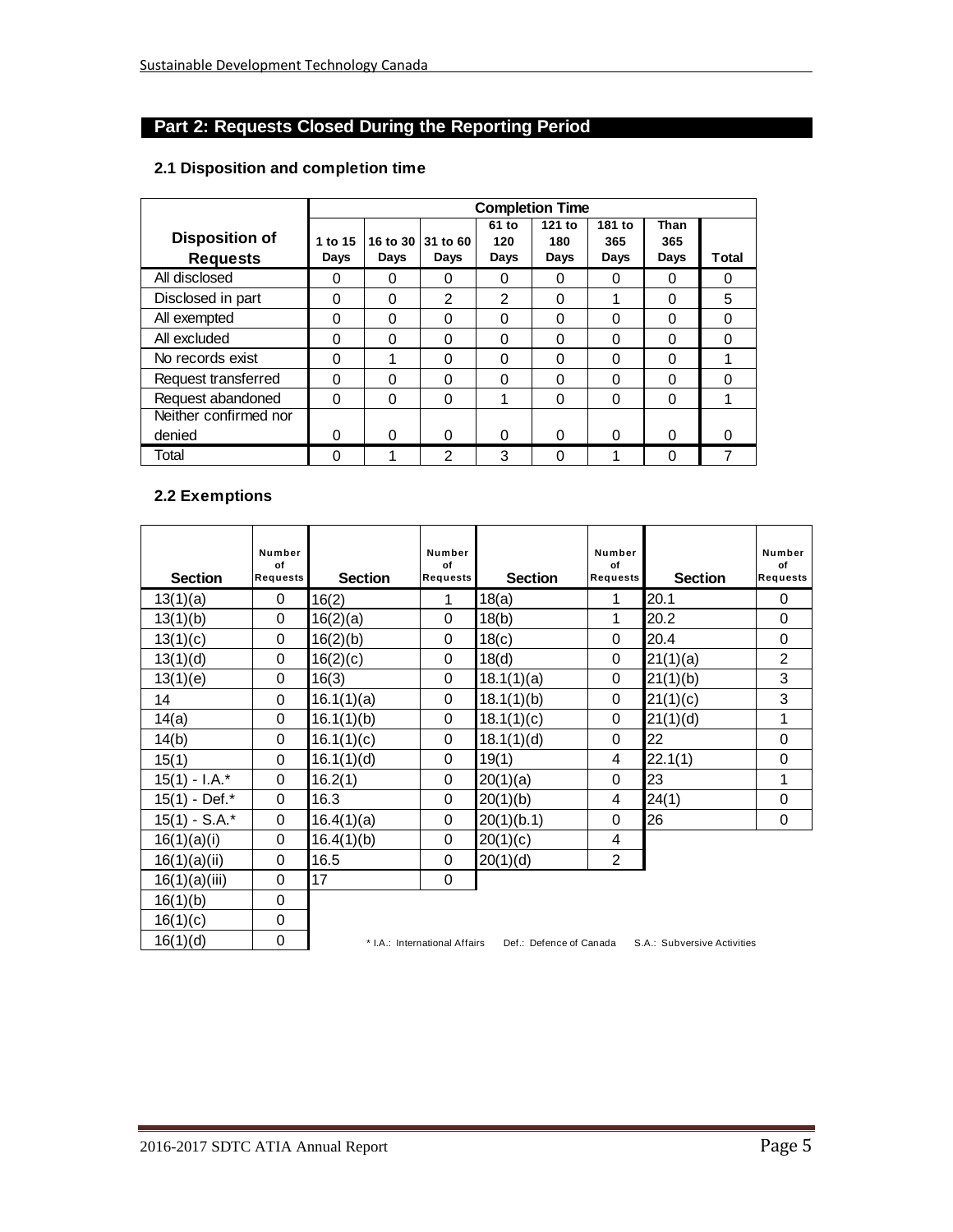## **2.3 Exclusions**

| <b>Section</b> | Number of<br><b>Requests</b> | <b>Section</b> | Number of<br><b>Requests</b> | <b>Section</b>    | Number of<br><b>Requests</b> |
|----------------|------------------------------|----------------|------------------------------|-------------------|------------------------------|
| 68(a)          |                              | 69(1)          |                              | $69(1)(g)$ re (a) |                              |
| 68(b)          |                              | 69(1)(a)       | 0                            | $69(1)(g)$ re (b) |                              |
| 68(c)          |                              | 69(1)(b)       | 0                            | 69(1)(g) re (c)   |                              |
| 68.1           |                              | 69(1)(c)       | 0                            | $69(1)(g)$ re (d) |                              |
| 68.2(a)        |                              | 69(1)(d)       | 0                            | $69(1)(g)$ re (e) |                              |
| 68.2(b)        |                              | 69(1)(e)       | 0                            | $69(1)(g)$ re (f) |                              |
|                |                              | 69(1)(f)       |                              | 69.1(1)           |                              |

#### **2.4 Format of information released**

| <b>Disposition</b> | Paper | <b>Electronic</b> | <b>Other Formats</b> |
|--------------------|-------|-------------------|----------------------|
| All disclosed      |       |                   |                      |
| Disclosed in part  |       |                   |                      |
| Total              |       |                   |                      |

## **2.5 Complexity**

## **2.5.1 Relevant pages processed and disclosed**

| <b>Disposition of</b> | <b>Number of Pages</b> | <b>Number of Pages</b> |                           |
|-----------------------|------------------------|------------------------|---------------------------|
| <b>Requests</b>       | <b>Processed</b>       | <b>Disclosed</b>       | <b>Number of Requests</b> |
| All disclosed         |                        |                        |                           |
| Disclosed in part     | 3776                   | 3547                   |                           |
| All exempted          |                        |                        |                           |
| All excluded          |                        |                        |                           |
| Request abandoned     | 1955                   |                        |                           |
| Neither confirmed nor |                        |                        |                           |
| denied                |                        |                        |                           |

## **2.5.2 Relevant pages processed and disclosed by size of requests**

|                                           | Less Than 100                |                           |                       | 101-500                   | 501-1000              |                           | 1001-5000             |                           | More Than 5000        |                           |  |
|-------------------------------------------|------------------------------|---------------------------|-----------------------|---------------------------|-----------------------|---------------------------|-----------------------|---------------------------|-----------------------|---------------------------|--|
|                                           |                              | Pages                     |                       | Pages                     | Pages                 |                           | Pages                 |                           | Pages                 |                           |  |
|                                           |                              | <b>Processed</b>          |                       | <b>Processed</b>          |                       | Processed                 |                       | Processed                 |                       | <b>Processed</b>          |  |
| <b>Disposition</b>                        | Number of<br><b>Requests</b> | Pages<br><b>Disclosed</b> | Number of<br>Requests | Pages<br><b>Disclosed</b> | Number of<br>Requests | Pages<br><b>Disclosed</b> | Number of<br>Requests | Pages<br><b>Disclosed</b> | Number of<br>Requests | Pages<br><b>Disclosed</b> |  |
| All disclosed                             | $\Omega$                     | $\Omega$                  | 0                     | $\Omega$                  | 0                     | 0                         | $\Omega$              | 0                         | $\Omega$              | 0                         |  |
| Disclosed in<br>part                      | $\mathfrak{p}$               | 44                        | 1                     | 149                       | 0                     | 0                         | $\mathfrak{p}$        | 3354                      | $\Omega$              | $\Omega$                  |  |
| All exempted                              | 0                            | $\Omega$                  | 0                     | 0                         | 0                     | $\Omega$                  | $\Omega$              | 0                         | $\Omega$              | $\Omega$                  |  |
| All excluded                              | $\Omega$                     | $\Omega$                  | 0                     | 0                         | 0                     | $\Omega$                  | 0                     | 0                         | $\Omega$              | $\Omega$                  |  |
| Request<br>abandoned                      | 0                            | $\Omega$                  | 0                     | 0                         | 0                     | $\Omega$                  |                       | 0                         | $\Omega$              | $\Omega$                  |  |
| <b>Neither</b><br>confirmed nor<br>denied | $\Omega$                     | $\Omega$                  | O                     | 0                         | $\Omega$              | $\Omega$                  | $\Omega$              | O                         | $\Omega$              | $\Omega$                  |  |
| Total                                     | $\mathfrak{p}$               | 44                        | 1                     | 149                       | 0                     | 0                         | 3                     | 3354                      | 0                     | $\Omega$                  |  |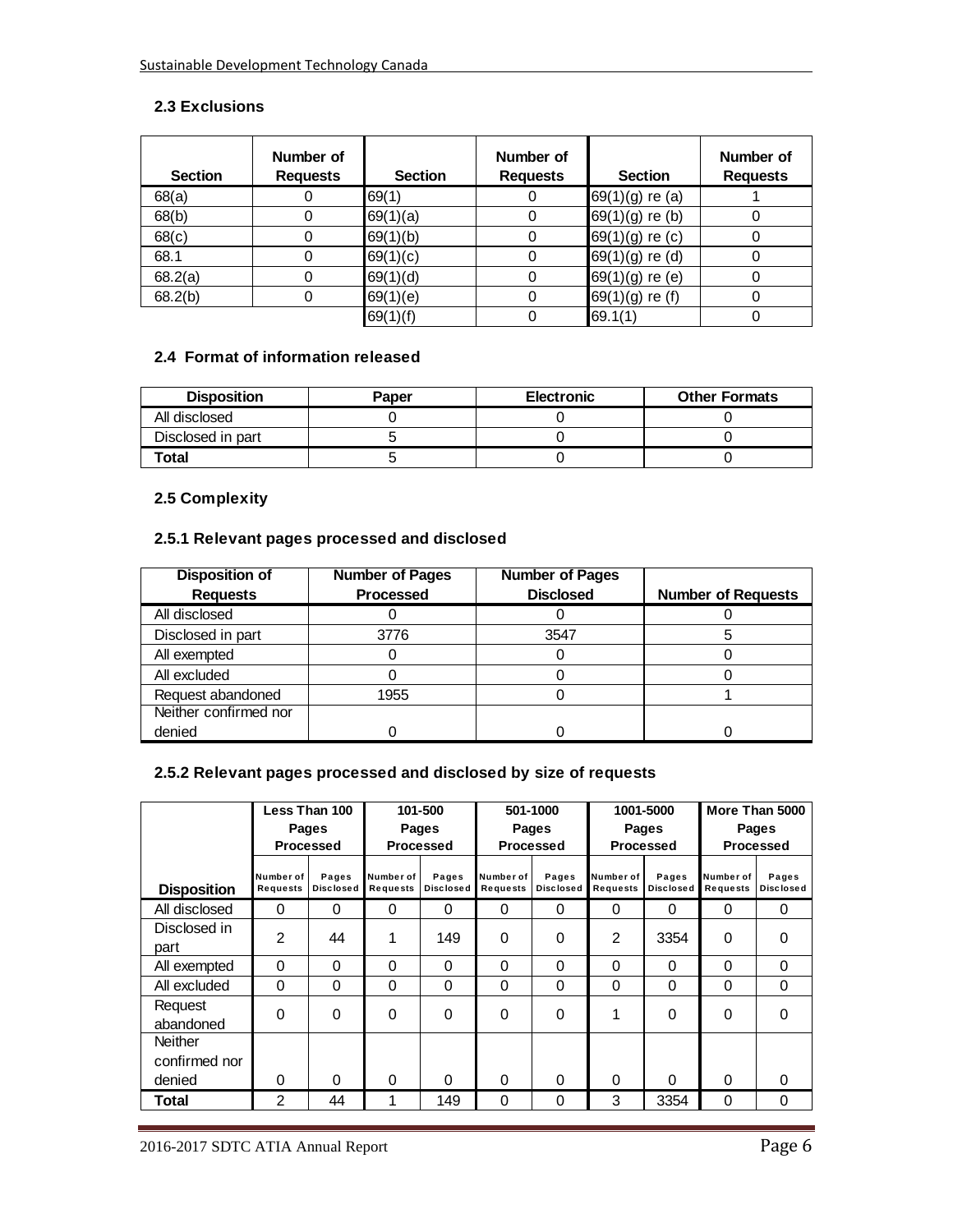#### **2.5.3 Other complexities**

|                    | <b>Consultation</b> | Assessment of | <b>Legal Advice</b> |              |              |
|--------------------|---------------------|---------------|---------------------|--------------|--------------|
| <b>Disposition</b> | Required            | <b>Fees</b>   | Sought              | <b>Other</b> | <b>Total</b> |
| All disclosed      |                     |               |                     |              |              |
| Disclosed in       | 3                   |               | 3                   |              | 6            |
| part               |                     |               |                     |              |              |
| All exempted       |                     |               |                     |              |              |
| All excluded       |                     |               |                     | 0            |              |
| Request            |                     |               |                     |              |              |
| abandoned          |                     |               |                     |              |              |
| Neither            |                     |               |                     |              |              |
| confirmed nor      |                     |               |                     |              |              |
| Total              |                     |               | 3                   |              |              |

#### **2.6 Deemed refusals**

## **2.6.1 Reasons for not meeting statutory deadline**

| <b>Number of Requests Closed</b>   |          | <b>Principal Reason</b>     |                     |       |  |
|------------------------------------|----------|-----------------------------|---------------------|-------|--|
| <b>Past the Statutory Deadline</b> |          | <b>Internal</b><br>External |                     |       |  |
|                                    | Workload | <b>Consultation</b>         | <b>Consultation</b> | Other |  |
|                                    |          |                             |                     |       |  |

## **2.6.2 Number of days past deadline**

| <b>Number of Days Past</b><br><b>Deadline</b> | <b>Number of Requests</b><br><b>Past Deadline Where</b><br><b>No Extension Was</b><br><b>Taken</b> | <b>Number of Requests</b><br><b>Past Deadline Where</b><br><b>An Extension Was</b><br>Taken | <b>Total</b> |
|-----------------------------------------------|----------------------------------------------------------------------------------------------------|---------------------------------------------------------------------------------------------|--------------|
| 1 to 15 days                                  |                                                                                                    |                                                                                             |              |
| 16 to 30 days                                 |                                                                                                    | 2                                                                                           |              |
| 31 to 60 days                                 |                                                                                                    | 2                                                                                           |              |
| 61 to 120 days                                |                                                                                                    |                                                                                             |              |
| 121 to 180 days                               |                                                                                                    |                                                                                             |              |
| 181 to 365 days                               |                                                                                                    |                                                                                             |              |
| More than 365 days                            |                                                                                                    |                                                                                             |              |
| Total                                         |                                                                                                    | 6                                                                                           |              |

## **2.7 Requests for translation**

| <b>Translation Requests</b> | <b>Accepted</b> | <b>Refused</b> | Total |
|-----------------------------|-----------------|----------------|-------|
| English to French           |                 |                |       |
| French to English           |                 |                |       |
| Total                       |                 |                |       |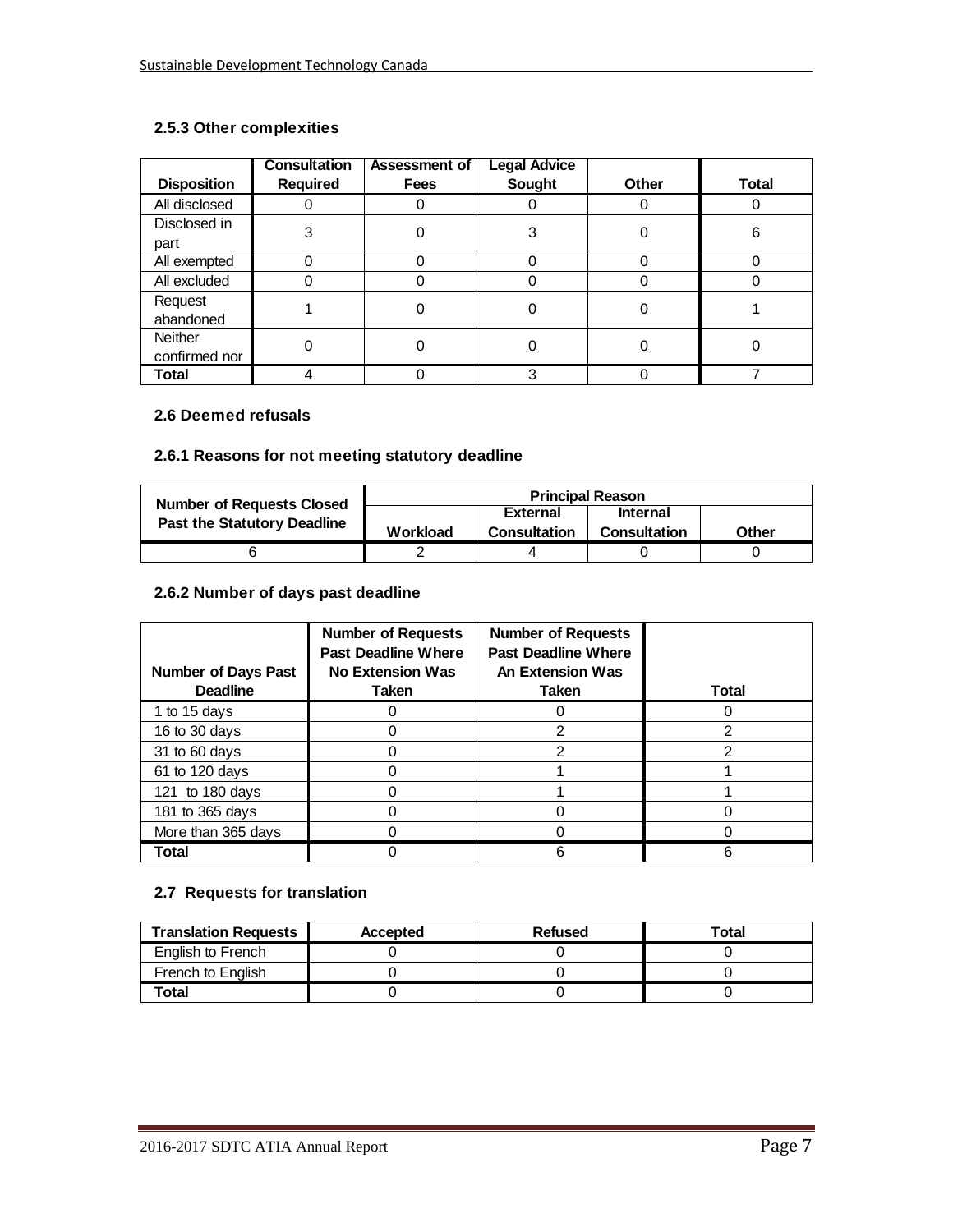# **Part 3: Extensions**

## **3.1 Reasons for extensions and disposition of requests**

|                                                         | 9(1)(a)                         | 9(1)(b)           | Consultation | 9(1)(c)               |
|---------------------------------------------------------|---------------------------------|-------------------|--------------|-----------------------|
| Disposition of Requests Where<br>an Extension Was Taken | Interference<br>With Operations | <b>Section 69</b> | Other        | Third-Party<br>Notice |
| All disclosed                                           |                                 |                   |              |                       |
| Disclosed in part                                       |                                 |                   |              |                       |
| All exempted                                            |                                 |                   |              |                       |
| All excluded                                            |                                 |                   |              |                       |
| No records exist                                        |                                 |                   |              |                       |
| Request abandoned                                       |                                 |                   |              |                       |
| Total                                                   |                                 |                   |              |                       |

## **3.2 Length of extensions**

|                             | 9(1)(a)                         | 9(1)(b)           | Consultation | 9(1)(c)               |
|-----------------------------|---------------------------------|-------------------|--------------|-----------------------|
| <b>Length of Extensions</b> | Interference<br>With Operations | <b>Section 69</b> | Other        | Third-Party<br>Notice |
| 30 days or less             |                                 |                   |              |                       |
| 31 to 60 days               |                                 |                   |              |                       |
| 61 to 120 days              |                                 |                   |              |                       |
| 121 to 180 days             |                                 |                   |              |                       |
| 181 to 365 days             |                                 |                   |              |                       |
| 365 days or more            |                                 |                   |              |                       |
| Total                       | ⌒                               |                   |              |                       |

## **Part 4: Fees**

|                    |                 | <b>Fee Collected</b> |                 | <b>Fee Waived or Refunded</b> |
|--------------------|-----------------|----------------------|-----------------|-------------------------------|
|                    | Number of       |                      | Number of       |                               |
| Fee Type           | <b>Requests</b> | <b>Amount</b>        | <b>Requests</b> | Amount                        |
| Application        |                 | \$20                 |                 | \$0                           |
| Search             |                 | \$0                  | 0               | \$0                           |
| Production         |                 | \$0                  | Ω               | \$0                           |
| Programming        |                 | \$0                  | 0               | \$0                           |
| Preparation        |                 | \$0                  | 0               | \$0                           |
| Alternative format |                 | \$0                  | 0               | \$0                           |
| Reproduction       |                 | \$0                  | 0               | \$0                           |
| Total              |                 | \$20                 |                 | \$0                           |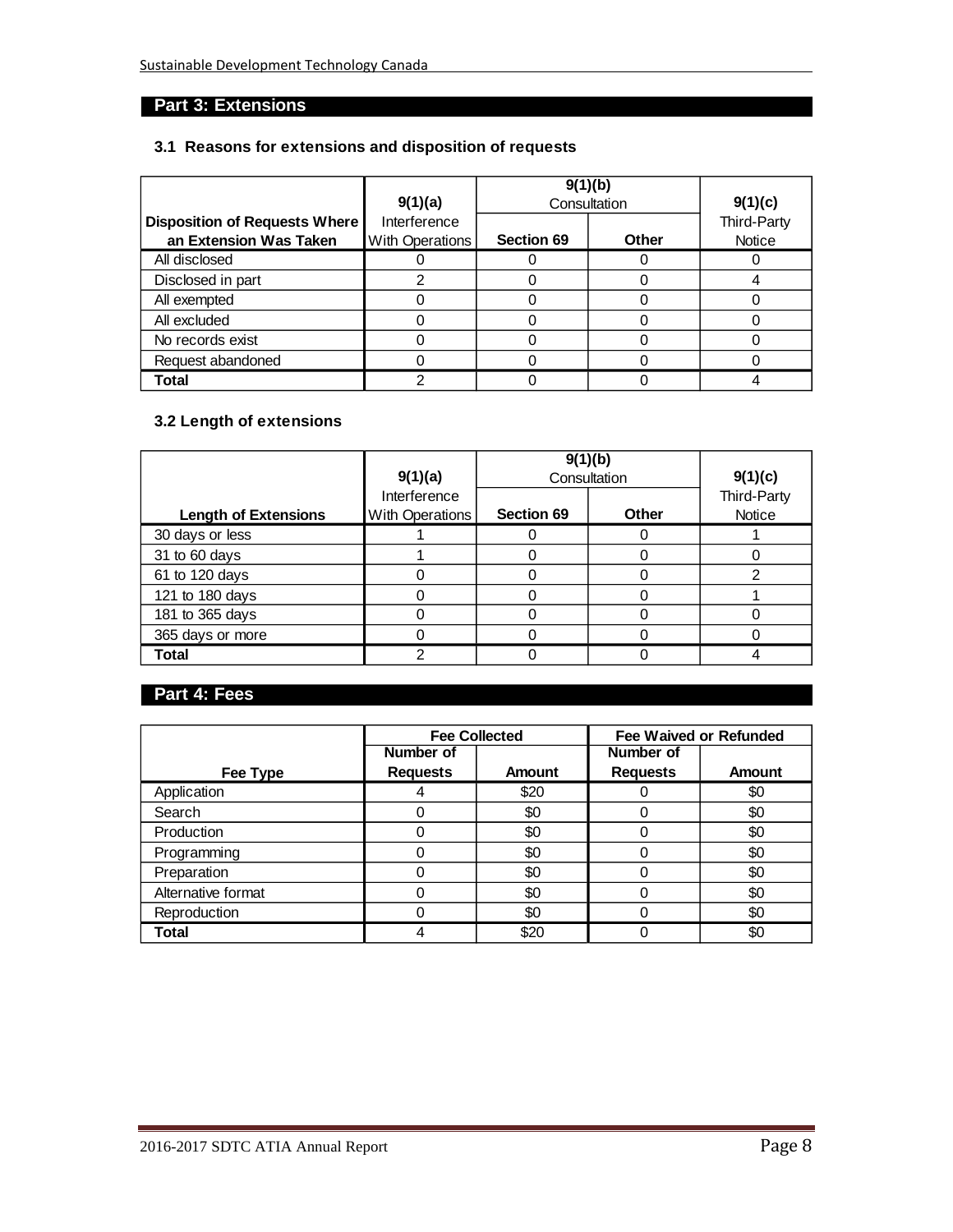# **Part 5: Consultations Received From Other Institutions and Organizations**

#### **5.1 Consultations received from other Government of Canada institutions and organizations**

| <b>Consultations</b>                              | Other<br>Government of<br>Canada<br><b>Institutions</b> | Number of<br>Pages to<br><b>Review</b> | Other<br><b>Organizations</b> | Number of<br>Pages to<br><b>Review</b> |
|---------------------------------------------------|---------------------------------------------------------|----------------------------------------|-------------------------------|----------------------------------------|
| Received during reporting                         | 5                                                       | 222                                    |                               | 3                                      |
| Outstanding from the previous<br>reporting period | 0                                                       | 0                                      | 0                             | 0                                      |
| Total                                             | 5                                                       | 222                                    |                               | 3                                      |
| Closed during the reporting<br>period             | 5                                                       | 222                                    |                               | 3                                      |
| Pending at the end of the<br>reporting period     |                                                         |                                        |                               |                                        |

#### **5.2 Recommendations and completion time for consultations received from other Government of Canada institutions**

|                           |             |              |             |          | Number of Days Required to Complete Consultation Requests |             |             |       |
|---------------------------|-------------|--------------|-------------|----------|-----------------------------------------------------------|-------------|-------------|-------|
|                           |             |              |             |          |                                                           |             | <b>More</b> |       |
|                           |             | <b>16 to</b> | $31$ to     | 61 to    | 121 to                                                    | 181 to      | Than        |       |
|                           | 1 to 15     | 30           | 60          | 120      | 180                                                       | 365         | 365         |       |
| Recommendation            | <b>Days</b> | <b>Days</b>  | <b>Days</b> | Days     | Days                                                      | <b>Days</b> | <b>Days</b> | Total |
| Disclose entirely         | 4           | 0            | 0           | 0        |                                                           |             | 0           | 4     |
| Disclose in part          | $\Omega$    | 0            |             | 0        | 0                                                         | 0           | 0           |       |
| Exempt entirely           | $\Omega$    | 0            | 0           | $\Omega$ | 0                                                         | 0           | 0           | 0     |
| Exclude entirely          | 0           | 0            | $\Omega$    | $\Omega$ | ∩                                                         | 0           | 0           | 0     |
| Consult other institution | $\Omega$    | 0            | 0           | 0        | 0                                                         | 0           | 0           | 0     |
| Other                     | $\Omega$    | 0            | 0           | 0        |                                                           | 0           | 0           | 0     |
| Total                     | 4           | 0            |             | 0        |                                                           | ი           | 0           | 5     |

#### **5.3 Recommendations and completion time for consultations received from other organizations**

|                           |             |             |             |          | <b>Number of Days Required to Complete Consultation Requests</b> |             |             |       |
|---------------------------|-------------|-------------|-------------|----------|------------------------------------------------------------------|-------------|-------------|-------|
|                           |             |             |             |          |                                                                  |             | <b>More</b> |       |
|                           |             | 16 to       | $31$ to     | 61 to    | 121 to                                                           | 181 to      | Than        |       |
|                           | 1 to 15     | 30          | 60          | 120      | 180                                                              | 365         | 365         |       |
| Recommendation            | <b>Days</b> | <b>Days</b> | <b>Days</b> | Days     | Days                                                             | <b>Days</b> | <b>Days</b> | Total |
| Disclose entirely         |             | 0           | 0           | 0        |                                                                  | O           | 0           |       |
| Disclose in part          | $\Omega$    | 0           | $\Omega$    | $\Omega$ | 0                                                                | 0           | 0           | 0     |
| Exempt entirely           | $\Omega$    | 0           | $\Omega$    | 0        | 0                                                                | 0           | 0           | 0     |
| Exclude entirely          | 0           | 0           | $\Omega$    | $\Omega$ | ∩                                                                | 0           | 0           | 0     |
| Consult other institution | $\Omega$    | 0           | 0           | 0        | 0                                                                | 0           | 0           | 0     |
| Other                     | 0           | 0           | $\Omega$    | $\Omega$ |                                                                  | 0           | 0           | 0     |
| Total                     |             | 0           | $\Omega$    | 0        |                                                                  | ი           | 0           |       |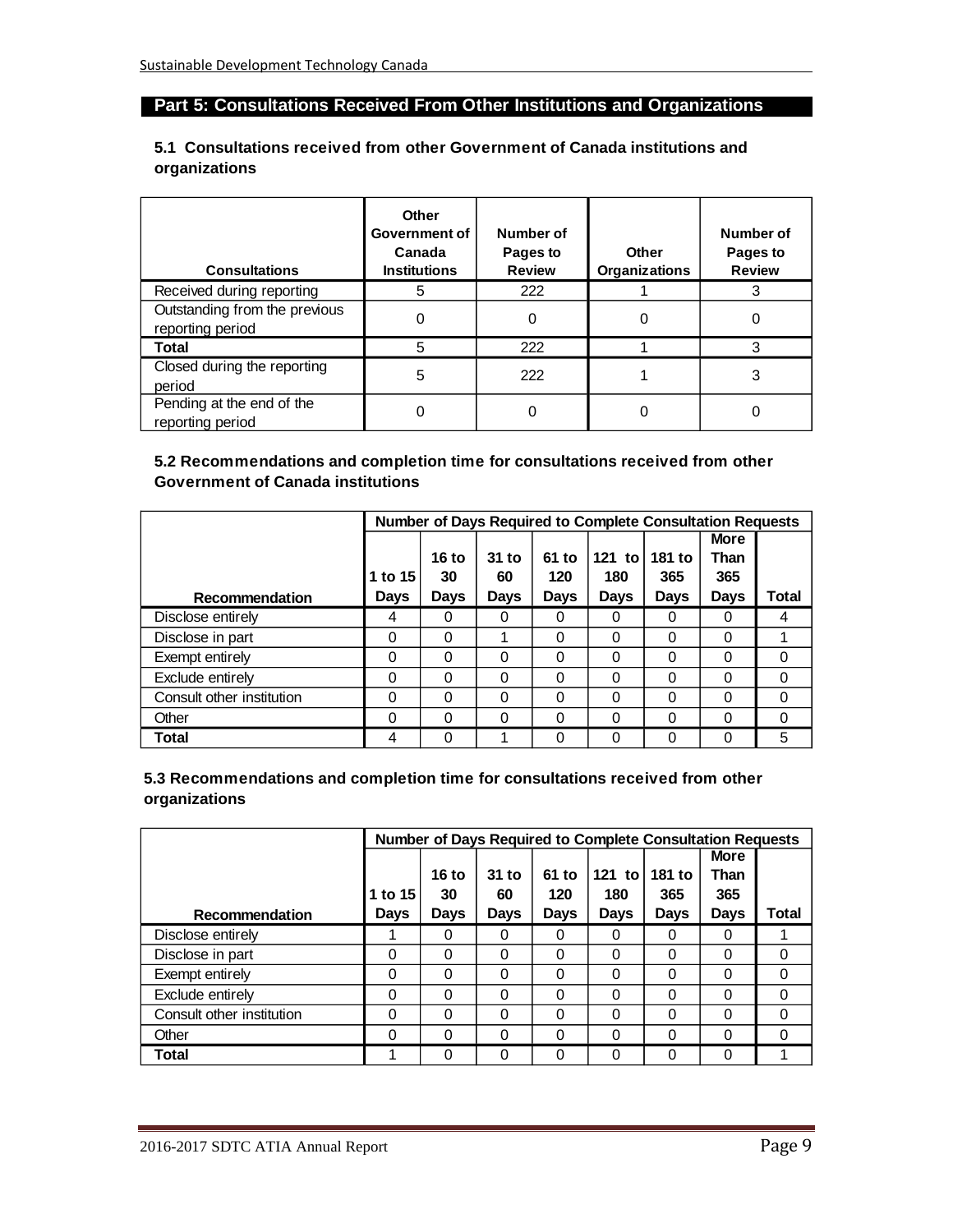## **Part 6: Completion Time of Consultations on Cabinet Confidences**

## **6.1 Requests with Legal Services**

|                          |                       | Fewer Than 100<br>Pages<br><b>Processed</b> | 101-500 Pages<br>Processed |                           | 501-1000<br>Pages<br>Processed |                      | 1001-5000<br>Pages<br><b>Processed</b> |                           | More Than 5000<br>Pages<br><b>Processed</b> |                           |
|--------------------------|-----------------------|---------------------------------------------|----------------------------|---------------------------|--------------------------------|----------------------|----------------------------------------|---------------------------|---------------------------------------------|---------------------------|
| Number of<br><b>Days</b> | Number of<br>Requests | Pages<br><b>Disclosed</b>                   | Number of<br>Requests      | Pages<br><b>Disclosed</b> | Number of<br>Requests          | Pages<br>Disclosed I | Number of<br><b>Requests</b>           | Pages<br><b>Disclosed</b> | Number of<br>Requests                       | Pages<br><b>Disclosed</b> |
| 1 to 15                  | $\mathfrak{p}$        | 44                                          |                            | 149                       | 0                              | 0                    | 0                                      | 0                         | 0                                           | 0                         |
| 16 to 30                 | 0                     | $\Omega$                                    | 0                          | 0                         | 0                              | $\Omega$             |                                        | 1256                      | $\Omega$                                    | $\Omega$                  |
| 31 to 60                 | 0                     | 0                                           | 0                          | 0                         | 0                              | 0                    | 0                                      | 0                         | 0                                           | 0                         |
| 61 to 120                | 0                     | 0                                           | 0                          | 0                         | 0                              | 0                    | 0                                      | 0                         | 0                                           | 0                         |
| 121 to 180               | 0                     | $\Omega$                                    | 0                          | 0                         | 0                              | 0                    | 0                                      | 0                         | 0                                           | 0                         |
| 181 to 365               | 0                     | $\Omega$                                    | 0                          | 0                         | 0                              | $\Omega$             | 0                                      | $\Omega$                  | 0                                           | $\Omega$                  |
| More than 365            | 0                     | 0                                           | 0                          | $\Omega$                  | 0                              | 0                    | 0                                      | 0                         | 0                                           | $\Omega$                  |
| Total                    | 2                     | 44                                          |                            | 149                       | 0                              | 0                    |                                        | 1256                      | 0                                           | $\Omega$                  |

#### **6.2 Requests with Privy Council Office**

|                   |                       | Fewer Than 100<br>Pages<br>Processed |                       | 501-1000<br>Pages<br>101-500 Pages<br>Processed<br>Processed |                       | 1001-5000<br>Pages<br><b>Processed</b> |                       | More Than 5000<br>Pages<br><b>Processed</b> |                       |                           |
|-------------------|-----------------------|--------------------------------------|-----------------------|--------------------------------------------------------------|-----------------------|----------------------------------------|-----------------------|---------------------------------------------|-----------------------|---------------------------|
| Number of<br>Days | Number of<br>Requests | Pages<br><b>Disclosed</b>            | Number of<br>Requests | Pages<br><b>Disclosed</b>                                    | Number of<br>Requests | Pages<br><b>Disclosed</b>              | Number of<br>Requests | Pages<br><b>Disclosed</b>                   | Number of<br>Requests | Pages<br><b>Disclosed</b> |
| 1 to 15           | 0                     | 0                                    | 0                     | 0                                                            | 0                     | 0                                      | 0                     | 0                                           | 0                     | $\Omega$                  |
| 16 to 30          | 0                     | 0                                    | $\Omega$              | 0                                                            | $\Omega$              | $\Omega$                               | $\Omega$              | 0                                           | 0                     | $\Omega$                  |
| 31 to 60          | 0                     | 0                                    | $\Omega$              | 0                                                            | 0                     | 0                                      | 0                     | $\Omega$                                    | $\Omega$              | 0                         |
| 61 to 120         | 0                     | 0                                    | $\Omega$              | 0                                                            | 0                     | 0                                      | $\Omega$              | $\Omega$                                    | 0                     | 0                         |
| 121 to 180        | 0                     | 0                                    | 0                     | 0                                                            | 0                     | 0                                      | 0                     | 0                                           | 0                     | 0                         |
| 181 to 365        | $\Omega$              | 0                                    | $\Omega$              | 0                                                            | 0                     | 0                                      | 0                     | 0                                           | 0                     | 0                         |
| More than 365     | 0                     | 0                                    | 0                     | 0                                                            | 0                     | 0                                      | $\Omega$              | 0                                           | $\Omega$              | 0                         |
| Total             | 0                     | 0                                    | 0                     | 0                                                            | $\Omega$              | $\Omega$                               |                       | 0                                           | 0                     | 0                         |

# **Part 7: Complaints and Investigations**

| <b>Section 32</b> | Section 35 | <b>Section 37</b><br>اد ا | Total |
|-------------------|------------|---------------------------|-------|
|                   |            |                           |       |

## **Part 8: Court Action**

| Section 41 | <b>Section 42</b> | Section 44 | Total |
|------------|-------------------|------------|-------|
|            |                   |            |       |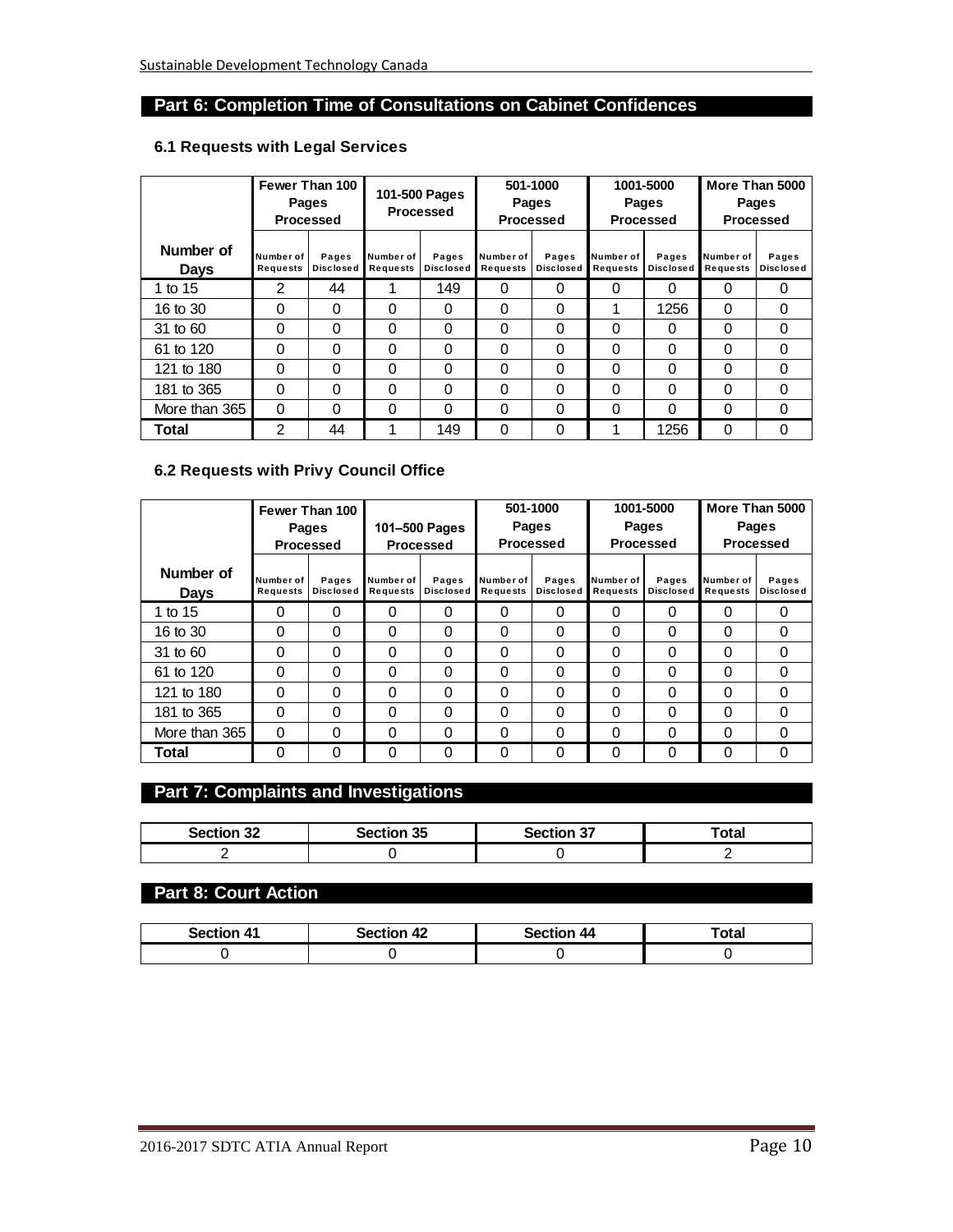## **Part 9: Resources Related to the** *Access to Information Act*

#### **9.1 Costs**

| <b>Expenditures</b>                           |       | Amount   |  |
|-----------------------------------------------|-------|----------|--|
| <b>Salaries</b>                               |       | \$25,500 |  |
| Overtime                                      |       | \$0      |  |
| Goods and Services                            |       | \$22,068 |  |
| • Professional services contracts<br>\$21,818 |       |          |  |
| $\cdot$ Other                                 | \$250 |          |  |
| Total                                         |       | \$47,568 |  |

#### **9.2 Human Resources**

|                                  | <b>Person Years</b><br><b>Dedicated to Access to</b> |  |
|----------------------------------|------------------------------------------------------|--|
| <b>Resources</b>                 | <b>Information Activities</b>                        |  |
| Full-time employees              | 0.50                                                 |  |
| Part-time and casual employees   | 0.00                                                 |  |
| Regional staff                   | 0.00                                                 |  |
| Consultants and agency personnel | 0.25                                                 |  |
| <b>Students</b>                  | 0.25                                                 |  |
| <b>Total</b>                     |                                                      |  |

**Note:** Enter values to two decimal places.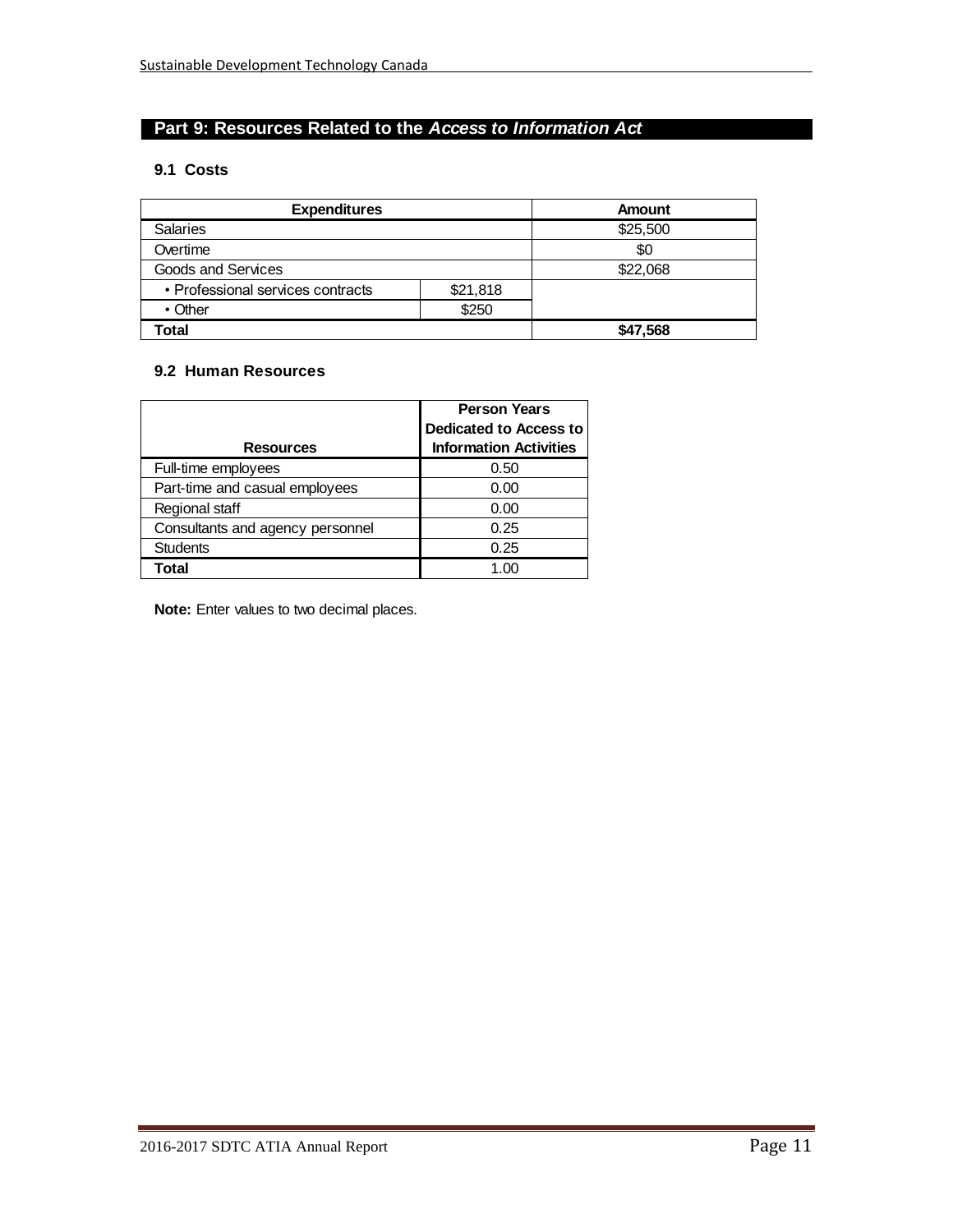## **APPENDIX B**

## **Additional Reporting Requirements**

## **Previously released ATI package released informally**

| <b>Institution</b>                           | Number of informal releases of previously<br>released ATI packages |
|----------------------------------------------|--------------------------------------------------------------------|
| Sustainable Development Technology<br>Canada |                                                                    |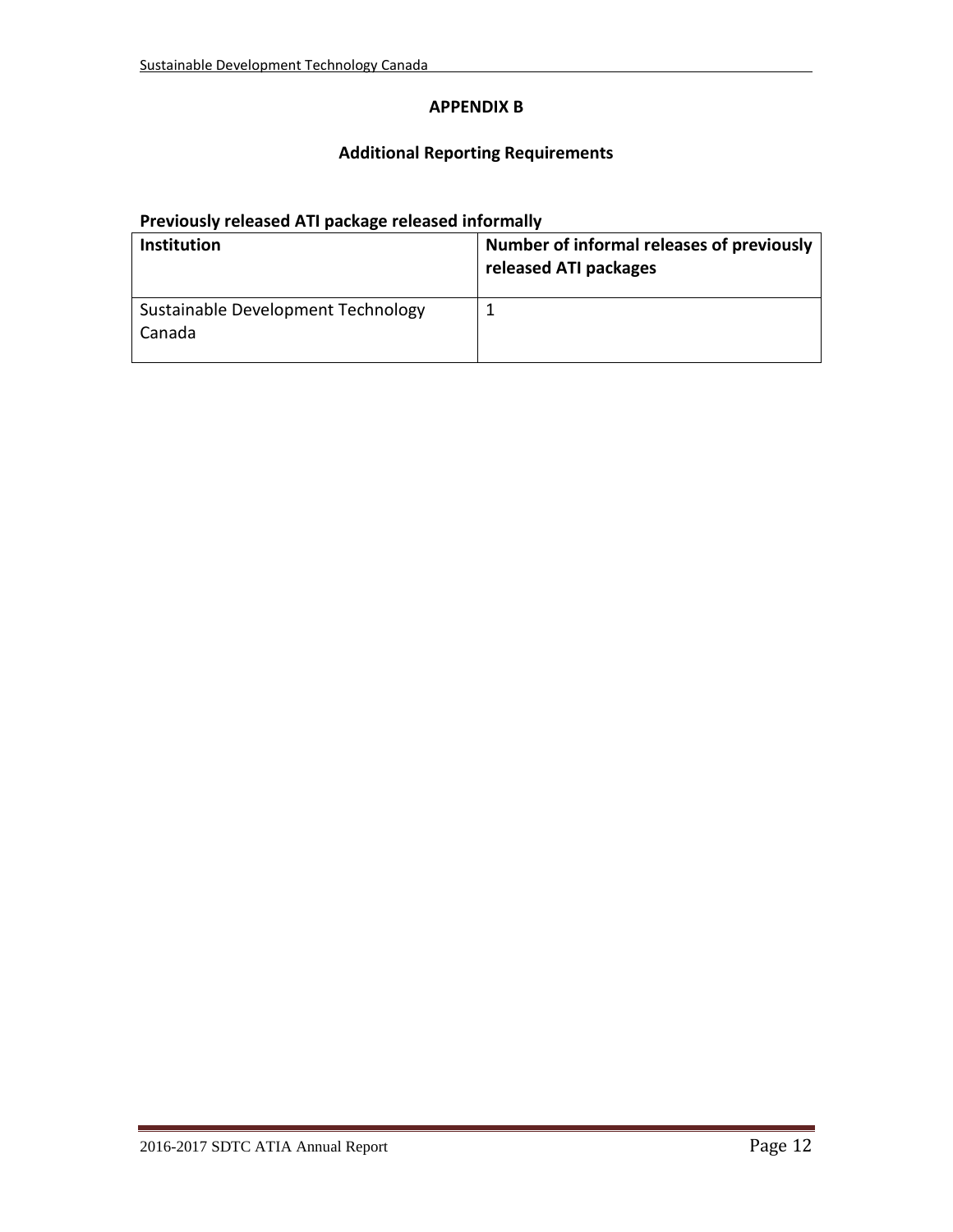#### **APPENDIX C**

#### **Delegation Order**

## **Access to Information Act**

The designated Head of the Canadian Foundation for Sustainable Development Technology, pursuant to section 73 of the Access to Information Act<sup>\*</sup>, hereby designates the persons holding the positions set out in the schedule attached hereto to exercise the powers and functions of the head of the institution under the sections of the Act set out in the schedule opposite each position.

Date:

President & CEO

\*S.C. 1980-82, c.111